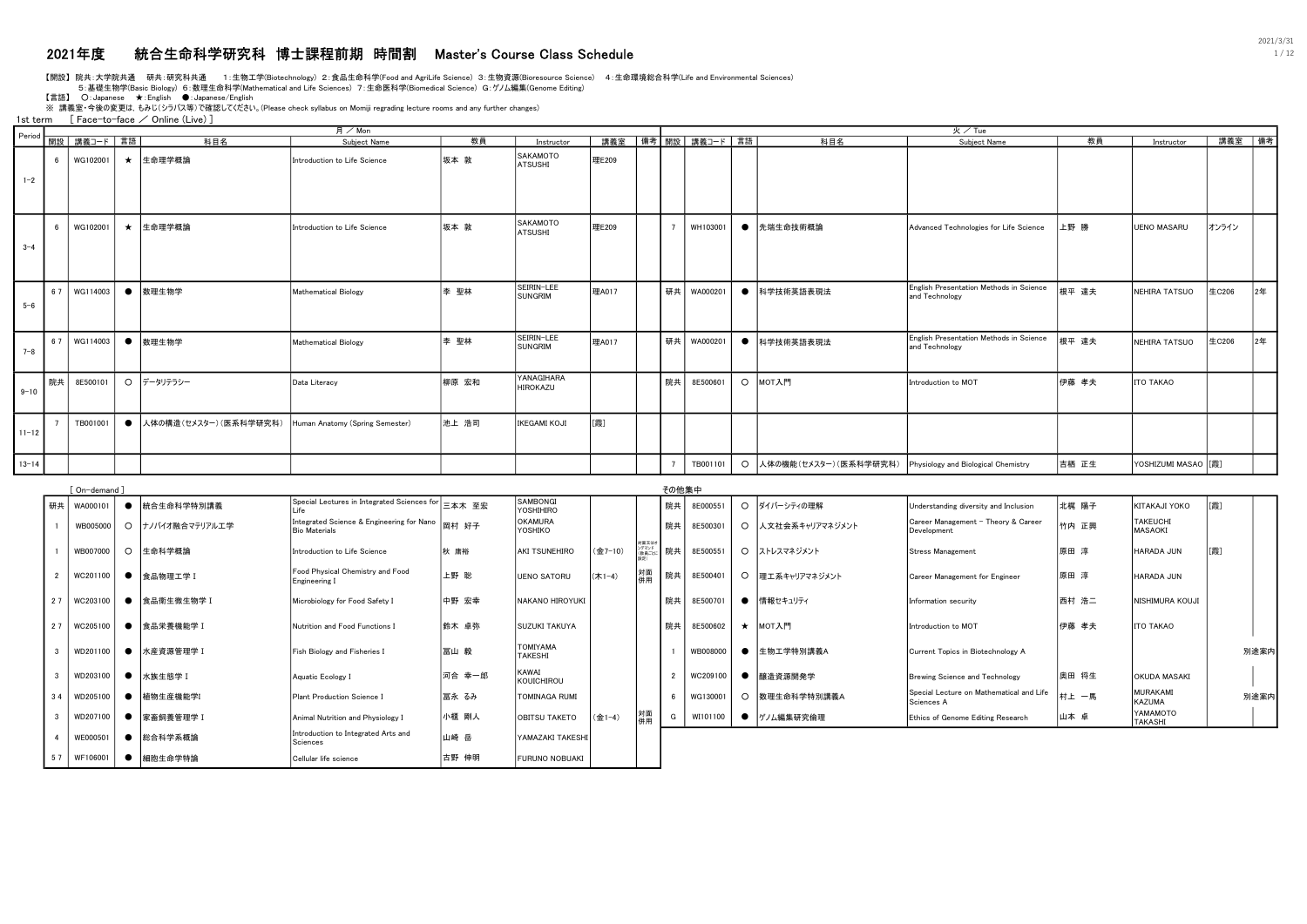| 1st ter   |    |             |           |                           |                                                                                 |        |                                    |       |    |                  |                          |                                                   |        |                               |        |                  |
|-----------|----|-------------|-----------|---------------------------|---------------------------------------------------------------------------------|--------|------------------------------------|-------|----|------------------|--------------------------|---------------------------------------------------|--------|-------------------------------|--------|------------------|
| Period    |    |             |           |                           | $K \times$ Wed                                                                  |        |                                    |       |    |                  |                          | 木 / Thu                                           |        |                               |        |                  |
|           |    | 開設 講義コード 言語 |           | 科目名                       | Subiect Name                                                                    | 教員     | Instructor                         | 講義室   |    | │備考│開設│ 講義コード│言語 | 科目名                      | Subject Name                                      | 教員     | Instructor                    | 講義室 備考 |                  |
|           |    | WG101001    |           | ○ 数理計算理学概論                | Introduction to Applied Mathematics and<br>Computational Science                | 粟津 暁紀  | AWAZU AKINORI                      | 理A017 |    | WC201100         | ● 食品物理工学 I               | Food Physical Chemistry and Food<br>Engineering I | 上野 聡   | UENO SATORU                   | 生C309  | オンデ<br>併用        |
| $1 - 2$   |    |             |           |                           |                                                                                 |        |                                    |       |    | WG112001         | ○ 計算数理科学A                | Computational Mathematics A                       | 李 聖林   | SEIRIN-LEE<br>SUNGRIM         | 理A017  |                  |
|           |    | WB013000    |           | ★ コレクトロニクス概論              | Introduction of the Electronics                                                 | 黒木 伸一郎 | kuroki shin-<br>ICHIRO             | 先401N |    | WC201100         | ● 食品物理工学 I               | Food Physical Chemistry and Food<br>Engineering I | 上野 聡   | UENO SATORU                   | 生C309  | オンデ<br>マンド<br>併用 |
| $3 - 4$   |    | WG101001    | $\circ$   | 数理計算理学概論                  | Introduction to Applied Mathematics and<br>Computational Science                | 粟津 暁紀  | <b>AWAZU AKINORI</b>               | 理A017 |    | WG112001         | ○ 計算数理科学A                | Computational Mathematics A                       | 李 聖林   | SEIRIN-LEE<br>SUNGRIM         | 理A017  |                  |
|           |    | WB012000    | $\circ$   | 物質科学概論                    | Introduction to Physics and Material<br>Science                                 | 嶋原 浩   | <b>SHIMAHARA</b><br><b>HIROSHI</b> | 先401N |    |                  |                          |                                                   |        |                               |        |                  |
| $5 - 6$   |    | WG126001    | $\bullet$ | 生物化学A                     | Biological Chemistry A                                                          | 泉 俊輔   | <b>IZUMI SYUNSUKE</b>              | 理E211 |    |                  |                          |                                                   |        |                               |        |                  |
| $7 - 8$   |    | WG126001    | $\bullet$ | 生物化学A                     | <b>Biological Chemistry A</b>                                                   | 泉 俊輔   | <b>IZUMI SYUNSUKE</b>              | 理E211 |    | WB013000         | ★ エレクトロニクス概論             | Introduction of the Electronics                   | 黒木 伸一郎 | <b>KUROKI SHIN-</b><br>ICHIRO | 先401N  |                  |
| $9 - 10$  | 院共 | 8E000101    |           | ○ SDGsへの学問的アプローチA         | Academic approach to SDGs - A                                                   | 馬場 卓也  | <b>BABA TAKUYA</b>                 |       | 院共 | 8E500801         | ● アントレプレナーシップ概論          | Entrepreneurship                                  | 牧野 恵美  | <b>MAKINO EMI</b>             |        |                  |
| $11 - 12$ |    | TB051101    |           | 生命·医療倫理学A<br>(医系科学研究科)    | Medical Ethics A                                                                | 工藤 美樹  | <b>KUDO YOSHIKI</b>                | [霞]   |    | TB001501         | 医療政策·国際保健概論<br>(医系科学研究科) | Seminar on Health Policy & Global Health          | 久保 達彦  | <b>KUBO TATSUHIKO</b>         | [霞]    |                  |
| $13 - 14$ |    | TB060101    | ∩         | 予防医学·健康指導特論A<br>(医系科学研究科) | Advanced Lecture on Preventive Medicine<br>for Evidence-based Health Guidance A | 田中 純子  | TANAKA JUNKO                       | [霞]   |    |                  |                          |                                                   |        |                               |        |                  |

|          | ◎ 1ターム又は 2タームで履修登録してください。 |                                                                 |        |  |  | ◎入学時の研究題目届を基に支援室で登録します。 |                                                                                           |       |  |  |
|----------|---------------------------|-----------------------------------------------------------------|--------|--|--|-------------------------|-------------------------------------------------------------------------------------------|-------|--|--|
| WB010xxx | 生物工学特別演習A                 | Exercises in Biotechnology A                                    | 主指導教員等 |  |  | 生物工学演習                  | Seminar in Biotechnology                                                                  | 主指導教員 |  |  |
| WC101xxx | 食品生命科学特別演習A               | Exercises in Food andAgriLife Science A                         | 主指導教員  |  |  | 生物工学特別研究                | Research for Academic Degree<br>Dissertation in Biotechnology                             | 主指導教員 |  |  |
| WD101xxx | 生物資源科学特別演習A               | Exercises in Bioresource Science A                              | 主指導教員  |  |  | 食品生命科学特別研究              | Research for Academic Degree<br>Dissertation in Food andAgriLife Science                  | 主指導教員 |  |  |
| WE000xxx | 生命環境総合科学特別演習A             | Exercises in Life and Environmental<br>Sciences A               | 主指導教員  |  |  | 生物資源科学特別研究              | Research for Academic Degree<br>Dissertation in Bioresource Science                       | 主指導教員 |  |  |
| WF103xxx | 基礎生物学特別演習A                | Exercises in Basic Biology A                                    | 主指導教員  |  |  | 生命環境総合科学特別研究            | Research for Academic Degree<br>Dissertation in Life and Environmental<br>Sciences        | 主指導教員 |  |  |
| WG104xxx | 数理計算理学特別演習A               | Exercises in Applied Mathematics and<br>Computational Science A | 主指導教員  |  |  | 基礎生物学特別研究               | Research for Academic Degree<br>Dissertation in Basic Biology                             | 主指導教員 |  |  |
| WG106xxx | 生命理学特別演習A                 | Exercises in Life Science A                                     | 主指導教員  |  |  | 数理生命科学特別研究              | Research for Academic Degree<br><b>IDissertation in Mathematical and Life</b><br>Sciences | 主指導教員 |  |  |
| WH105xxx | 生命医科学特別演習A                | Exercises in Biomedical Science A                               | 主指導教員  |  |  | 生命医科学特別研究               | Research for Academic Degree<br>Dissertation in Biomedial Science                         | 主指導教員 |  |  |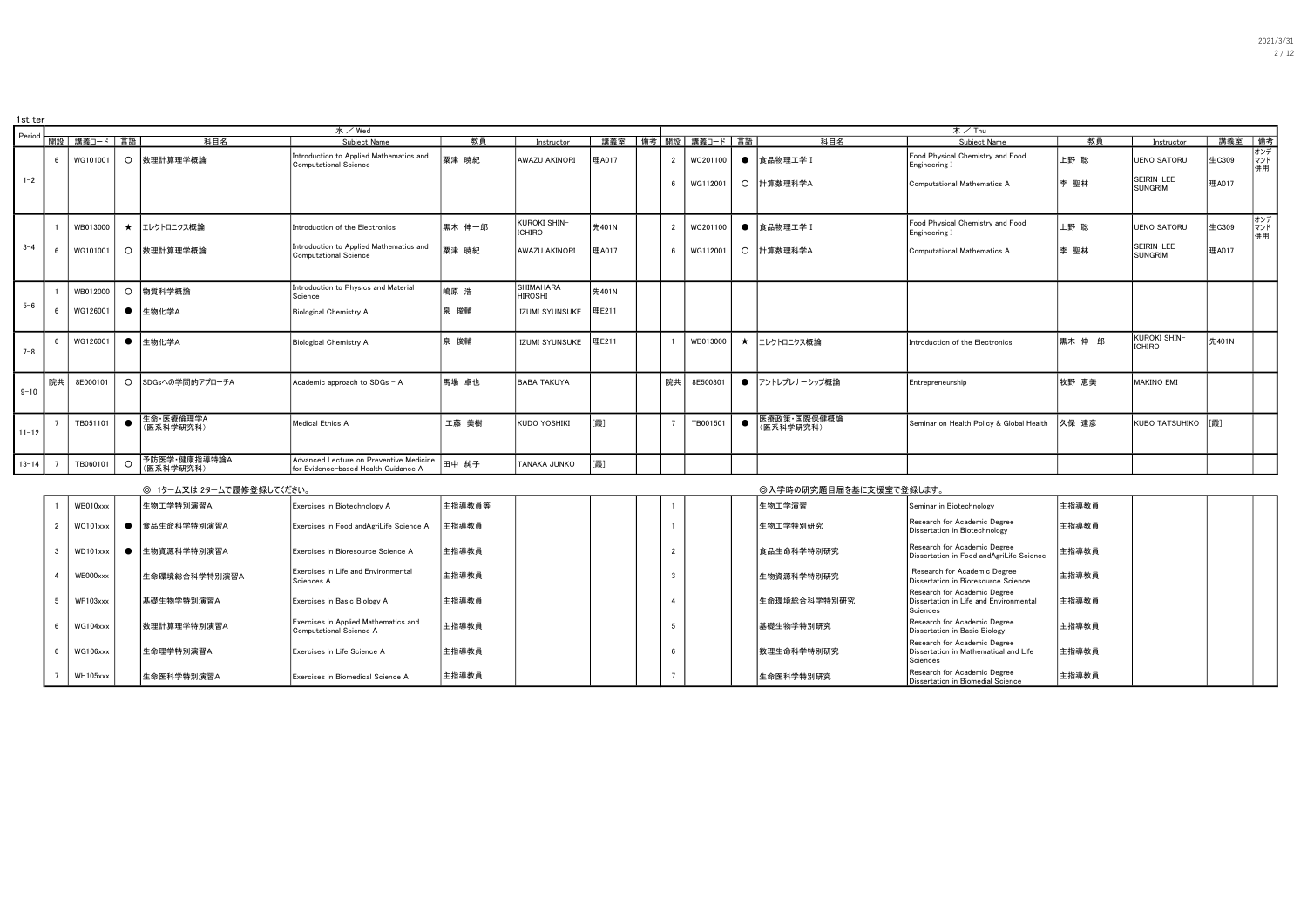| 1st ter   |                |          |           |                   | 金/Fri                                           |       |                                    |                        |                  |
|-----------|----------------|----------|-----------|-------------------|-------------------------------------------------|-------|------------------------------------|------------------------|------------------|
| Period    | 開設             | 講義コード    | 言語        | 科目名               | Subject Name                                    | 教員    | Instructor                         | 講義室                    | 備考               |
| $1 - 2$   | 3              | WD207100 |           | 家畜飼養管理学 I         | Animal Nutrition and Physiology I               | 小櫃 剛人 | <b>OBITSU TAKETO</b>               | 生C205                  | オンデ<br>マンド<br>併用 |
|           | 3              | WD207100 |           | 家畜飼養管理学 I         | Animal Nutrition and Physiology I               | 小櫃 剛人 | OBITSU TAKETO                      | 生C205                  | オンデ<br>マンド       |
| $3 - 4$   | $\overline{7}$ | WH103001 | $\bullet$ | 先端生命技術概論          | Advanced Technologies for Life Science          | 上野 勝  | <b>UENO MASARU</b>                 | オンライン                  | 併用               |
| $5 - 6$   |                | WB012000 | $\circ$   | 物質科学概論            | Introduction to Physics and Material<br>Science | 嶋原 浩  | <b>SHIMAHARA</b><br><b>HIROSHI</b> | 先401N                  |                  |
| $7 - 8$   |                | WB007000 | $\circ$   | 生命科学概論            | Introduction to Life Science                    | 秋 庸裕  | <b>AKI TSUNEHIRO</b>               | 先401N·オンラ オンデマンド<br>イン |                  |
| $9 - 10$  |                | WB007000 | $\circ$   | 生命科学概論            | Introduction to Life Science                    | 秋 庸裕  | <b>AKI TSUNEHIRO</b>               | 先401N·オンラ オンデマンド<br>イン | 伴用               |
| $11 - 12$ |                |          |           |                   |                                                 |       |                                    |                        |                  |
| $13 - 14$ | 院共             | 8E500552 | $\circ$   | ストレスマネジメント(セメスター) | Stress Management (Spring Semester)             | 服部 稔  | HATTORI MINORU                     | [東千田]                  |                  |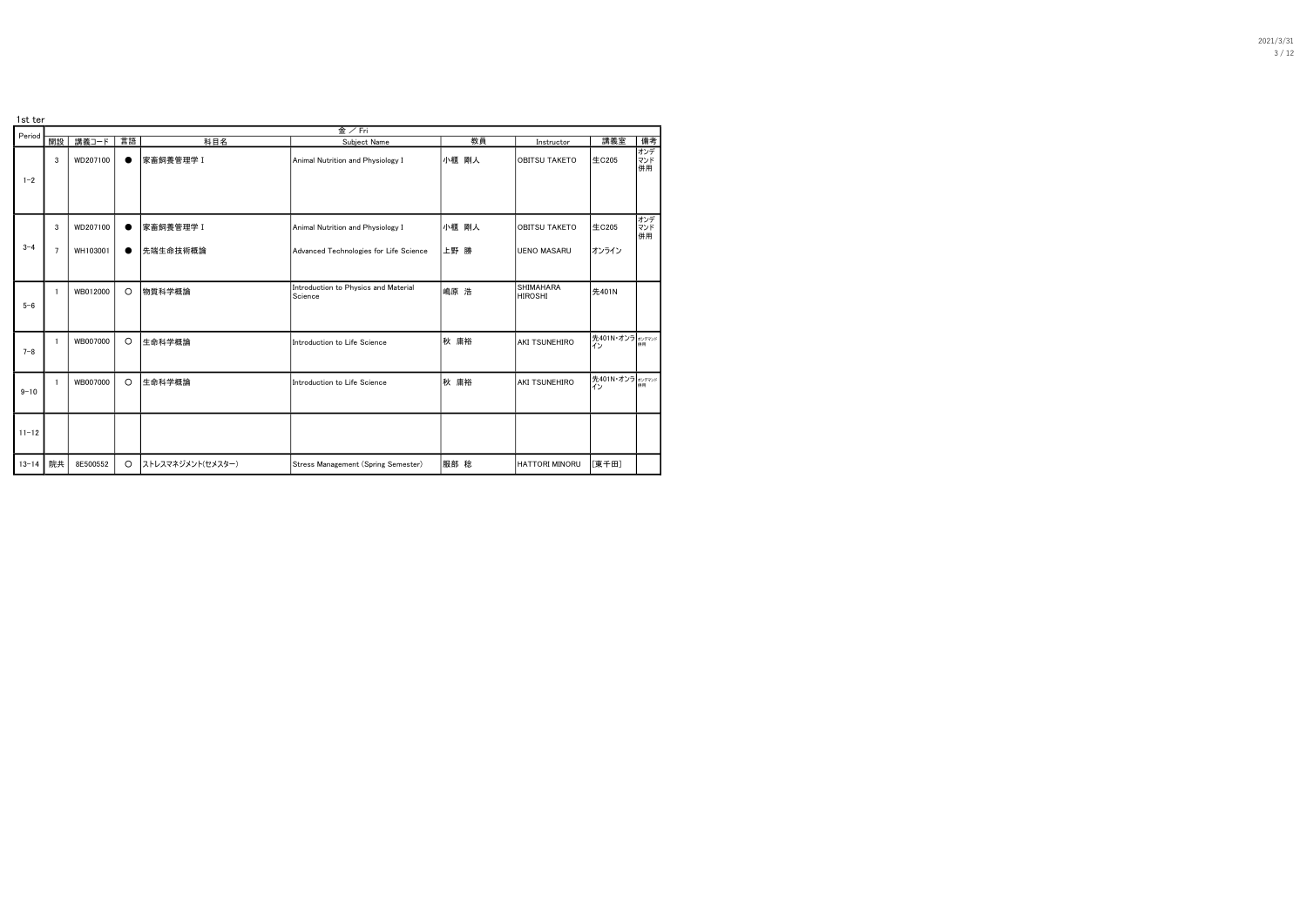### 2021年度 統合生命科学研究科 博士課程前期 時間割 Master's Course Class Schedule 4 / 12

【開設】 院共:大学院共通 研共:研究科共通 1:生物工学(Biotechnology) 2:食品生命科学(Food and AgriLife Science) 3:生物資源(Bioresource Science) 4:生命環境総合科学(Life and Environmental Sciences)

5:基礎生物学(Basic Biology) 6:数理生命科学(Mathematical and Life Sciences) 7:生命医科学(Biomedical Science) G:ゲノム編集(Genome Editing)

【言語】 ○:Japanese ★:English ●:Japanese/English

。<br>※ 講義室・今後の変更は, もみじ(シラバス等)で確認してください。(Please check syllabus on Momiji regrading lecture rooms and any further changes)

2nd term  $[$  Face-to-face  $\angle$  Online (Live) ]

|           |                         |                          |           |                                                          | 月/Mon                                                |                           |                             |     |                  |                         |                 |         |                                                            | 火/Tue                                                              |       |                              |        |                  |
|-----------|-------------------------|--------------------------|-----------|----------------------------------------------------------|------------------------------------------------------|---------------------------|-----------------------------|-----|------------------|-------------------------|-----------------|---------|------------------------------------------------------------|--------------------------------------------------------------------|-------|------------------------------|--------|------------------|
|           |                         | Period   開設   講義コード   言語 |           | 科目名                                                      | Subject Name                                         | 教員                        | Instructor                  | 講義室 |                  |                         | ■備考┃開設┃講義コード┃言語 |         | 科目名                                                        | Subiect Name                                                       | 教員    | Instructor                   | 講義室 備考 |                  |
|           | $\overline{\mathbf{3}}$ | WD204100                 |           | ● 水産生物海洋学 I                                              | Fisheries Oceanography I                             | 大塚 攻                      | OHTSUKA SUSUMU 生C309        |     | オンデ<br>マンド<br>併用 | $\overline{a}$          | WE100701        |         | ★ 生物多様性科学(環境科学入門)                                          | Biodiversity Science (Basic studies for<br>Environmental Sciences) | 奥田 敏統 | OKUDA TOSHINORI 総J302        |        |                  |
| $1 - 2$   |                         |                          |           |                                                          |                                                      |                           |                             |     |                  | 6                       | WG117002        |         | ● 大規模計算・データ科学                                              | High-Performance Computing and Data<br>Science                     | 粟津 暁紀 | AWAZU AKINORI                | 未定     |                  |
|           |                         |                          |           |                                                          |                                                      |                           |                             |     |                  | $\overline{\mathbf{3}}$ | WD204100        |         | ● 水産生物海洋学 I                                                | Fisheries Oceanography I                                           | 大塚 攻  | OHTSUKA SUSUMU 生C309         |        | オンデ<br>マンド<br>併用 |
| $3 - 4$   |                         |                          |           |                                                          |                                                      |                           |                             |     |                  |                         | WE100701        |         | ★  生物多様性科学(環境科学入門)                                         | Biodiversity Science (Basic studies for<br>Environmental Sciences) | 奥田 敏統 | OKUDA TOSHINORI 総J302        |        |                  |
|           |                         |                          |           |                                                          |                                                      |                           |                             |     |                  | 6                       | WG117002        |         | ● 大規模計算・データ科学                                              | High-Performance Computing and Data<br>Science                     | 粟津 暁紀 | AWAZU AKINORI                | 未定     |                  |
| $5 - 6$   | <b>6</b>                | WG124002                 | $\circ$   | プロテオミクス                                                  | Proteomics                                           | 片柳 克夫                     | KATAYANAGI<br><b>KATSUO</b> | 未定  |                  | $6\overline{6}$         | WG115002        |         | ● 応用数理学A                                                   | Mathematical Analysis A                                            | 坂元 国望 | SAKAMOTO<br><b>KUNIMOCHI</b> | 未定     |                  |
| $7 - 8$   |                         |                          |           |                                                          |                                                      |                           |                             |     |                  |                         |                 |         |                                                            |                                                                    |       |                              |        |                  |
|           | 院共                      | 8E500102                 |           | ○ データリテラシー                                               | Data Literacy                                        | 福井 敬祐                     | <b>FUKUI KEISUKE</b>        |     |                  |                         |                 |         |                                                            |                                                                    |       |                              |        |                  |
| $9 - 10$  | 院共                      | 8E500105                 |           | ★ データリテラシー                                               | Data Literacy                                        | RAMASAMY<br>SARAVANAKUMAR | RAMASAMY<br>SARAVANAKUMAR   |     |                  |                         |                 |         |                                                            |                                                                    |       |                              |        |                  |
|           |                         | TB001001                 |           | ● 人体の構造(セメスター) (医系科学研究科) Human Anatomy (Spring Semester) |                                                      | 池上 浩司                     | IKEGAMI KOJI                | [需] |                  |                         |                 |         |                                                            |                                                                    |       |                              |        |                  |
| $11 - 12$ | $\overline{7}$          | TB001701                 | $\bullet$ | 生物統計学·臨床統計学基礎論<br>(医系科学研究科)                              | Basic Biostatistics and Basic Clinical<br>Statistics | 田中 純子                     | TANAKA JUNKO                | [霞] |                  |                         |                 |         |                                                            |                                                                    |       |                              |        |                  |
| $13 - 14$ |                         |                          |           |                                                          |                                                      |                           |                             |     |                  |                         | TB001101        | $\circ$ | 人体の機能(セメスター) (医系科学研究科) Physiology and Biological Chemistry |                                                                    | 吉栖 正生 | YOSHIZUMI MASAO [[霞]         |        |                  |

|                      | ∫ On-demand <sup>1</sup> |         |                 |                                                    |       |                                     |              | その他集中 |          |               |                                                        |       |                     |     |      |
|----------------------|--------------------------|---------|-----------------|----------------------------------------------------|-------|-------------------------------------|--------------|-------|----------|---------------|--------------------------------------------------------|-------|---------------------|-----|------|
| 院共                   | 8E000191                 | $\circ$ | SDGsへの学問的アプローチA | Academic approach to SDGs - A                      | 馬場 卓也 | <b>BABA TAKUYA</b>                  |              | 院共    | 8E000551 | ○ ダイバーシティの理解  | Understanding diversity and Inclusion                  | 北梶 陽子 | KITAKAJI YOKO       | [霞] |      |
| 院共                   | 8E500391                 |         | 人文社会系キャリアマネジメント | Career Management - Theory & Career<br>Development | 森 玲子  | <b>MORI REIKO</b>                   |              | 院共    | 8E500551 | ○ ストレスマネジメント  | Stress Management                                      | 原田 淳  | HARADA JUN          | [霞] |      |
| 研共                   | WA000301                 |         | 生命科学社会実装論       | societal implementation of life science            | 島田 昌之 | SHIMADA<br>MASAYUKI                 |              | 院共    | 8E500401 | 理工系キャリアマネジメント | Career Management for Engineer                         | 原田 淳  | HARADA JUN          |     |      |
| 2                    | WC202100                 |         | 生理活性天然物化学 I     | Bioactive Natural Products Chemistry I             | 浅川 学  | ASAKAWA MANABU                      |              | 院共    | 8E50070  | ● 情報セキュリティ    | Information security                                   | 西村 浩二 | NISHIMURA KOUJI     |     |      |
| 237                  | WC204100                 |         | 応用動物生命科学 I      | Animal Life Science I                              | 西堀 正英 | <b>NISHIBORI</b><br><b>MASAHIDE</b> |              | 院共    | 8E500602 | MOT入門         | Introduction to MOT                                    | 伊藤 孝夫 | <b>ITO TAKAO</b>    |     |      |
| 27                   | WC206100                 |         | 応用分子細胞生物学 I     | Applied Molecular Cell Biology I                   | 藤川 愉吉 | IFUJIKAWA YUKICHI                   |              |       | WB008000 | ● 生物工学特別講義A   | Current Topics in Biotechnology A                      |       |                     |     | 別途案内 |
| $\mathbf{3}$         | WD202100                 |         | 水産増殖学 I         | Aquaculture 1                                      | 海野 徹也 | UMINO TETSUYA                       |              |       | WC209100 | ● 醸造資源開発学     | Brewing Science and Technology                         | 奥田 将生 | <b>OKUDA MASAKI</b> |     | 別途案内 |
| $\cdot$ <sub>3</sub> | WD204100                 |         | ● 水産生物海洋学 I     | Fisheries Oceanography I                           | 大塚 攻  | OHTSUKA SUSUMU                      | (月1-2,火   対面 |       | WE000101 | ● 総合科学系演習 I   | Seminar in Integrated Arts and Sciences I              | 山崎 岳  | YAMAZAKI TAKESHI    |     | 別途案内 |
|                      | WD208100                 |         | 陸域生物圏フィールド科学 I  | Terrestrial Field Science I                        | 谷田 創  | <b>TANIDA HAJIME</b>                |              |       | WE100901 | 総合科学系演習基礎     | Fundamental Seminar in Integrated Arts<br>and Sciences | 山崎 岳  | YAMAZAKI TAKESHI    |     | 別途案内 |

6 WG125002 〇 フロテオミクス実験法・同実習 Theory and Experiment of Proteomics 泉 俊輔 IZUMI SYUNSUKE 別途案内

6 NG134xxx ● 数理計算理学特論A インタン Topical Seminar in Mathematical Science A ヌンタン および 別途案内 別途案内 6 WG138xxx ● 生命理学特論A Topical Seminar in Life Science A 別途案内

G WI101600 ● ゲノム編集基礎演習 Basic Training of Genome Editing 佐久間 哲史 SAKUMA TETSUSHI 別途案内

G WI101100 ● ゲノム編集研究倫理 Ethics of Genome Editing Research 山本 卓 YAMAMOTO

新海 創也 | SHINKAI SOUYA | 別途案内

|YAMAMOTO | 別途案内<br>|TAKASHI

6 | WG131002 | O | 数理生命科学特別講義B Special Lecture on Mathematical and Life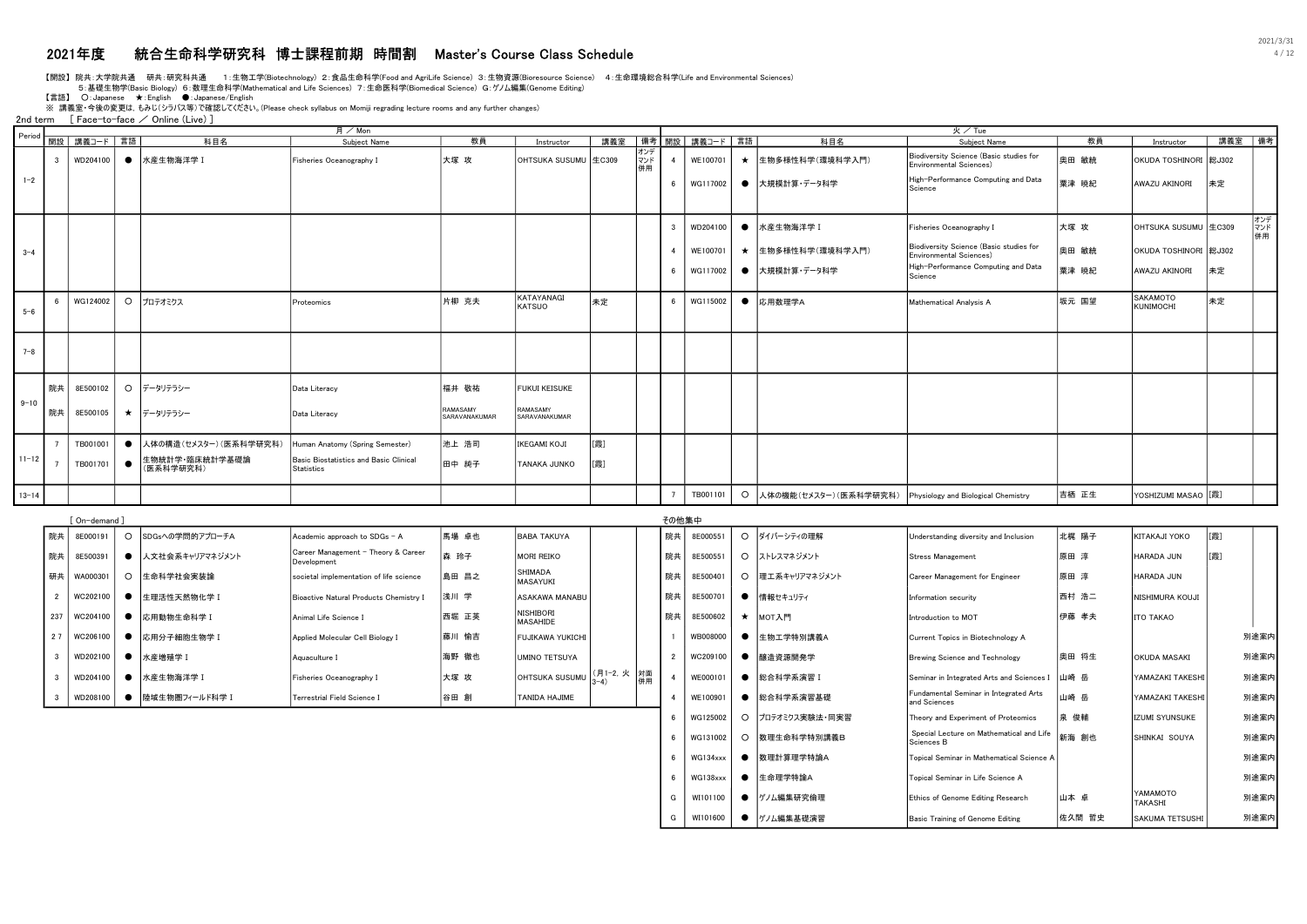| 2nd ter   |            |                          |                                                                                    |                                                                                     |       |                                     |           |     |                            |                |                                                            |       |                                   |        |  |
|-----------|------------|--------------------------|------------------------------------------------------------------------------------|-------------------------------------------------------------------------------------|-------|-------------------------------------|-----------|-----|----------------------------|----------------|------------------------------------------------------------|-------|-----------------------------------|--------|--|
|           |            |                          |                                                                                    | $K$ / Wed                                                                           |       |                                     |           |     |                            |                | $\overline{x}$ / Thu                                       |       |                                   |        |  |
|           |            | Period   開設   講義コード   言語 | 科目名                                                                                | Subject Name                                                                        | 教員    | Instructor                          |           |     | 講義室   備考   開設   講義コード   言語 | 科目名            | Subject Name                                               | 教員    | Instructor                        | 講義室 備考 |  |
|           |            |                          |                                                                                    |                                                                                     |       |                                     |           |     | 3 7   WD206100             | ● 家畜生産機能学 I    | Animal Production Science I                                | 都築 政起 | <b>TSUDZUKI</b><br><b>MASAOKI</b> | オンライン  |  |
| $1 - 2$   |            |                          |                                                                                    |                                                                                     |       |                                     |           | -5  | WF110002                   | ● 分子生理学特論      | Molecular Physiology                                       | 高橋 陽介 | <b>TAKAHASHI</b><br>YOUSUKE       | 未定     |  |
|           | $\epsilon$ | WG124002                 | ○ プロテオミクス                                                                          | Proteomics                                                                          | 片柳 克夫 | KATAYANAGI<br><b>KATSUO</b>         | 未定        | 37  | WD206100                   | ● 家畜生産機能学 I    | Animal Production Science I                                | 都築 政起 | <b>TSUDZUKI</b><br><b>MASAOKI</b> | オンライン  |  |
| $3 - 4$   |            |                          |                                                                                    |                                                                                     |       |                                     |           | - 5 | WF110002                   | ● 分子生理学特論      | Molecular Physiology                                       | 高橋 陽介 | <b>TAKAHASHI</b><br>YOUSUKE       | 未定     |  |
|           |            |                          |                                                                                    |                                                                                     |       |                                     |           |     |                            |                |                                                            |       |                                   |        |  |
| $5 - 6$   |            |                          |                                                                                    |                                                                                     |       |                                     |           |     |                            |                |                                                            |       |                                   |        |  |
| $7 - 8$   |            |                          |                                                                                    |                                                                                     |       |                                     |           |     |                            |                |                                                            |       |                                   |        |  |
|           | 院共         | 8E000301                 | Japanese Experience of Social<br>Development-Economy, Infrastructure,<br>and Peace | Japanese Experience of Social<br>Development- Economy, Infrastructure,<br>and Peace | 金子 慎治 | KANEKO SHINJI                       |           | - 5 | WF101012                   | ● 先端基礎生物学研究演習A | Seminar for Advanced Research in Basic<br><b>Biology A</b> | 古野 伸明 | FURUNO NOBUAKI 未定                 |        |  |
| $9 - 10$  | 院共         | 8E000602                 | ○ Hiroshimaから世界平和を考える                                                              | World Peace and HIROSHIMA                                                           | 友次 晋介 | <b>TOMOTSUGU</b><br><b>SHINSUKE</b> |           | -5  | WF111002                   | ● 先端基礎生物学研究演習C | Seminar for Advanced Research in Basic<br><b>Biology C</b> | 古野 伸明 | FURUNO NOBUAKI 未定                 |        |  |
| $11 - 12$ | G          | WI101200                 | ● ゲノム編集の基礎と実践                                                                      | Basics and Practical Applications of<br>Genome Editing                              | 山本 卓  | YAMAMOTO<br><b>TAKASHI</b>          | 理E208.[霞] |     |                            |                |                                                            |       |                                   |        |  |
| $13-14$ G |            | WI101200                 | ● ゲノム編集の基礎と実践                                                                      | Basics and Practical Applications of<br>Genome Editing                              | 山本 卓  | YAMAMOTO<br>TAKASHI                 | 理E208.[霞] |     |                            |                |                                                            |       |                                   |        |  |

|                |               | ◎ 1ターム又は 2タームで履修登録してください。 |                                                                 |        |  |  |
|----------------|---------------|---------------------------|-----------------------------------------------------------------|--------|--|--|
|                | WB010xxx      | 生物工学特別演習A                 | Exercises in Biotechnology A                                    | 主指導教員等 |  |  |
| $\overline{2}$ | $WC101$ xxx   | 食品生命科学特別演習A               | Exercises in Food andAgriLife Science A                         | 主指導教員  |  |  |
| 3              | WD101xxx      | 生物資源科学特別演習A               | Exercises in Bioresource Science A                              | 主指導教員  |  |  |
| 4              | WE000xxx      | 生命環境総合科学特別演習A             | Exercises in Life and Environmental<br>Sciences A               | 主指導教員  |  |  |
| 5              | $WF103$ xxx   | 基礎生物学特別演習A                | Exercises in Basic Biology A                                    | 主指導教員  |  |  |
| 6              | $WG104$ x x x | 数理計算理学特別演習A               | Exercises in Applied Mathematics and<br>Computational Science A | 主指導教員  |  |  |
| 6              | WG106xxx      | 生命理学特別演習A                 | Exercises in Life Science A                                     | 主指導教員  |  |  |
|                | WH105xxx      | 生命医科学特別演習A                | Exercises in Biomedical Science A                               | 主指導教員  |  |  |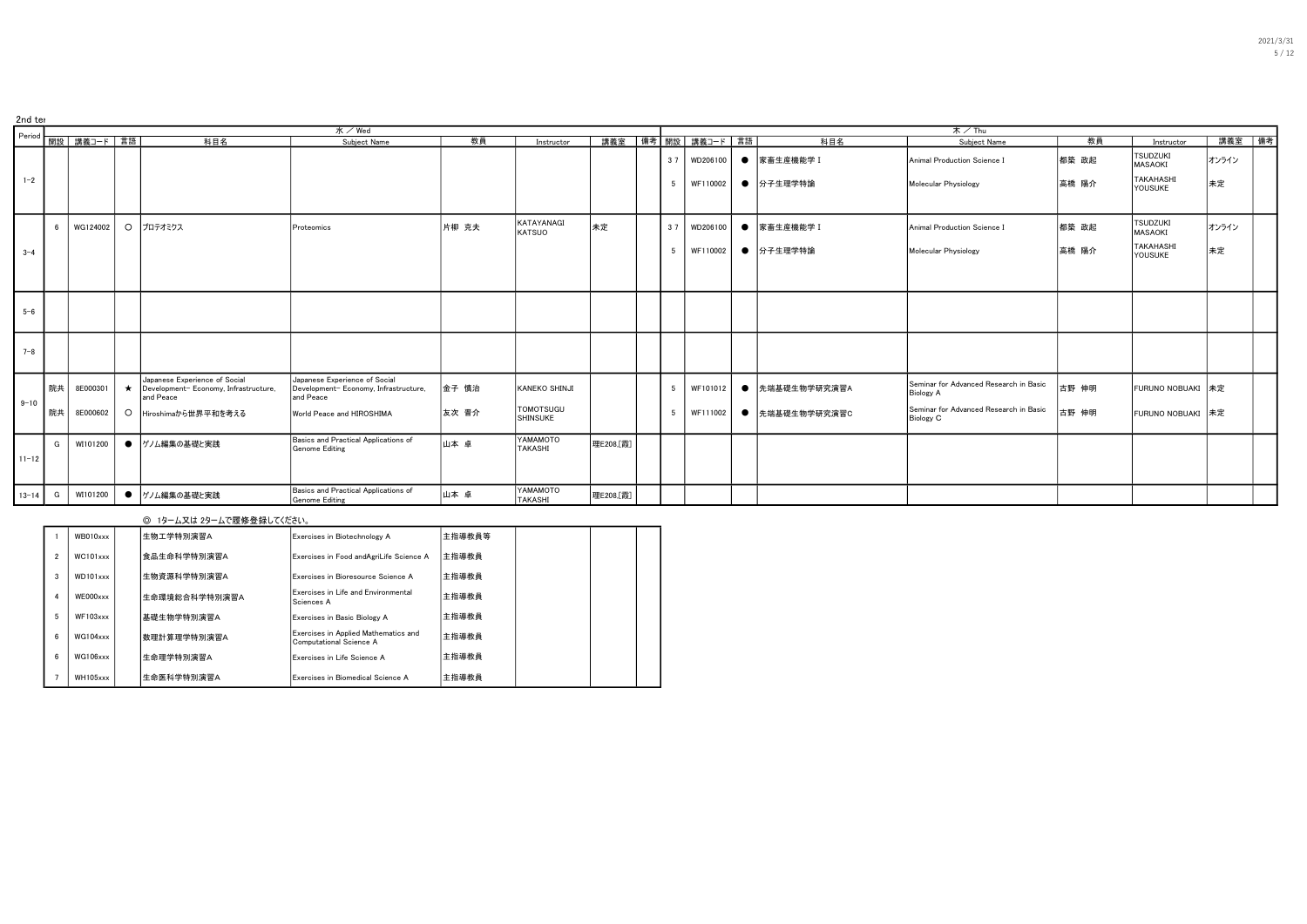| 2nd ter   |    |          |         |                   | 金/Fri                                             |       |                                     |       |    |
|-----------|----|----------|---------|-------------------|---------------------------------------------------|-------|-------------------------------------|-------|----|
| Period    | 開設 | 講義コード    | 言語      | 科目名               | Subject Name                                      | 教員    | Instructor                          | 講義室   | 備考 |
| $1 - 2$   |    |          |         |                   |                                                   |       |                                     |       |    |
| $3 - 4$   |    |          |         |                   |                                                   |       |                                     |       |    |
| $5 - 6$   | 6  | WG115002 |         | 応用数理学A            | Mathematical Analysis A                           | 坂元 国望 | <b>SAKAMOTO</b><br><b>KUNIMOCHI</b> | 未定    |    |
| $7 - 8$   | 研共 | WA000501 | $\circ$ | コミュニケーション能力開発     | Lecture on Developing Communication Skill 舟橋 久景   |       | <b>FUNABASHI</b><br>HISAKAGE        | 先401N |    |
| $9 - 10$  | 研共 | WA000501 | $\circ$ | コミュニケーション能力開発     | Lecture on Developing Communication Skill   舟橋 久景 |       | FUNABASHI<br>HISAKAGE               | 先401N |    |
| $11 - 12$ |    |          |         |                   |                                                   |       |                                     |       |    |
| $13 - 14$ | 院共 | 8E500552 | $\circ$ | ストレスマネジメント(セメスター) | Stress Management (Spring Semester)               | 服部 稔  | HATTORI MINORU                      | [東千田] |    |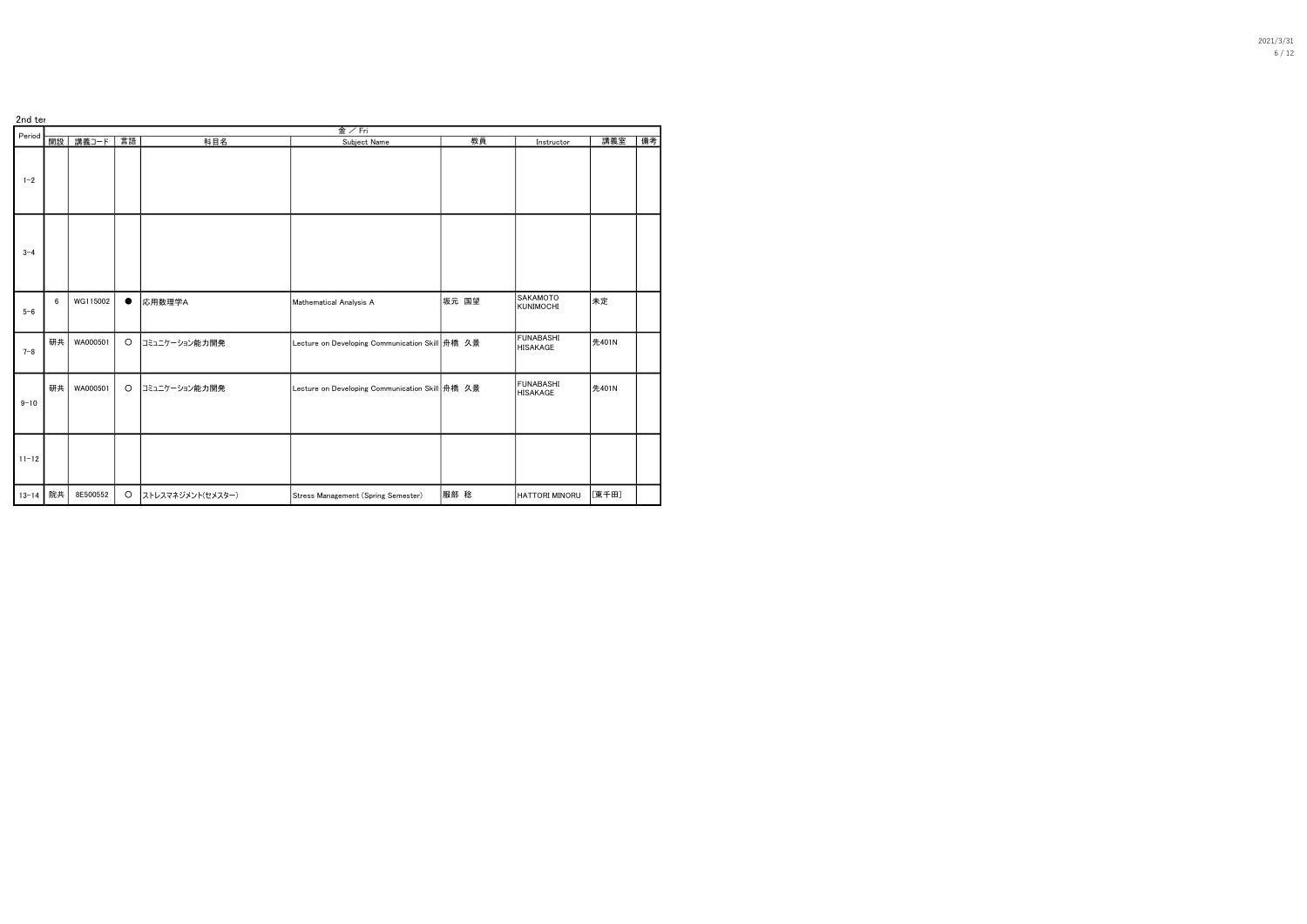# 2021年度 統合生命科学研究科 博士課程前期 時間割 Master's Course Class Schedule 7 / 12

【開設】 院共:大学院共通 研共:研究科共通 1:生物工学(Biotechnology) 2:食品生命科学(Food and AgriLife Science) 3:生物資源(Bioresource Science) 4:生命環境総合科学(Life and Environmental Sciences)

5:基礎生物学(Basic Biology) 6:数理生命科学(Mathematical and Life Sciences) 7:生命医科学(Biomedical Science) G:ゲノム編集(Genome Editing)

【言語】 ○: Japanese ★: English ●: Japanese/English<br>※ 講義室 •今後の変更は, もみじ(シラバス等)で確認してください。(Please check syllabus on Momiji regrading lecture rooms and any further changes)

3rd term [ Face-to-face / Online (Live) ]

|           |                |                          |                           | 月/Mon                                             |       |                      |                |             |                         |             |           |                  | 火/Tue                                              |        |                              |        |                  |
|-----------|----------------|--------------------------|---------------------------|---------------------------------------------------|-------|----------------------|----------------|-------------|-------------------------|-------------|-----------|------------------|----------------------------------------------------|--------|------------------------------|--------|------------------|
|           |                | Period   開設   講義コード   言語 | 科目名                       | Subject Name                                      | 教員    | Instructor           | 講義室            |             |                         | 備考 開設 講義コード | 言語        | 科目名              | Subject Name                                       | 教員     | Instructor                   | 講義室 備考 |                  |
|           |                |                          |                           |                                                   |       |                      |                |             | $\overline{2}$          | WC201200    |           | ● 食品物理工学Ⅱ        | Food Physical Chemistry and Food<br>Engineering II | 羽倉 義雄  | HAGURA YOSHIO                | 生C309  | オンデ<br>マンド<br>併用 |
| $1 - 2$   |                |                          |                           |                                                   |       |                      |                |             | $\mathbf{3}$            | WD207200    |           | ● 家畜飼養管理学Ⅱ       | Animal Nutrition and Physiology II                 | 小櫃 剛人  | <b>OBITSU TAKETO</b>         | 生C310  |                  |
|           |                |                          |                           |                                                   |       |                      |                |             |                         | WH104003    |           | ● 疾患モデル生物概論      | Introduction to Disease Models                     | 千原 崇裕  | CHIHARA<br><b>TAKAHIRO</b>   | オンライン  |                  |
|           | $\overline{2}$ | WC207100                 | ● 食料資源経済学                 | Food Resource Economics                           | 細野 賢治 | <b>HOSONO KENJI</b>  | 生C310<br>オンライン | オンデマ<br>ンド併 | $\overline{2}$          | WC201200    |           | ● 食品物理工学Ⅱ        | Food Physical Chemistry and Food<br>Engineering II | 羽倉 義雄  | HAGURA YOSHIO                | 生C309  | オンデマ<br>ンド併      |
| $3 - 4$   |                |                          |                           |                                                   |       |                      |                |             | $\overline{\mathbf{3}}$ | WD207200    |           | ● 家畜飼養管理学Ⅱ       | Animal Nutrition and Physiology II                 | 小櫃 剛人  | <b>OBITSU TAKETO</b>         | 生C310  |                  |
|           | <b>6</b>       | WG116003                 | O 応用数理学B                  | Mathematical Analysis B                           | 飯間信   | ШМА МАКОТО           | 未定             |             |                         |             |           |                  |                                                    |        |                              |        |                  |
| $5 - 6$   |                |                          |                           |                                                   |       |                      |                |             |                         |             |           |                  |                                                    |        |                              |        |                  |
|           |                | WG116003                 | O 応用数理学B                  | Mathematical Analysis B                           | 飯間信   | <b>IIMA MAKOTO</b>   | 未定             |             |                         |             |           |                  |                                                    |        |                              |        |                  |
| $7 - 8$   |                |                          |                           |                                                   |       |                      |                |             |                         |             |           |                  |                                                    |        |                              |        |                  |
|           | 院共             | 8E500103                 | ○ データリテラシー                | Data Literacy                                     | 未定    | To be announced.     |                |             |                         |             |           |                  |                                                    |        |                              |        |                  |
| $9 - 10$  |                |                          |                           |                                                   |       |                      |                |             |                         |             |           |                  |                                                    |        |                              |        |                  |
|           |                |                          |                           |                                                   |       |                      |                |             |                         |             |           |                  |                                                    |        |                              |        |                  |
|           |                | TB001203                 | ● 病因病態学 (セメスター) (医系科学研究科) | Pathologic Basis of Diseases (Autumn<br>Semester) | 武島 幸男 | TAKESHIMA YUKIO [[霞] |                |             |                         | TB001303    | $\bullet$ | 生体防御学(医系科学研究科)   | Seminar on Host Defense                            | 坂口 剛正  | SAKAGUCHI<br><b>TAKEMASA</b> | [霞]    |                  |
| $11 - 12$ | G              | WI101500                 | ● バイオインフォマティクス            | <b>Bioinformatics</b>                             | 坊農 秀雅 | <b>BONO HIDEMASA</b> | 未定             |             |                         |             |           |                  |                                                    |        |                              |        |                  |
| $13 - 14$ |                |                          |                           |                                                   |       |                      |                |             |                         |             |           |                  |                                                    |        |                              |        |                  |
|           |                | [On-demand]              |                           |                                                   |       |                      |                |             | その他集中                   |             |           |                  |                                                    |        |                              |        |                  |
|           | 研共             | WA000401                 | ● 生命科学研究法                 | Research Methods in Life Science                  | 和崎 淳  | <b>WASAKI JUN</b>    |                |             | 院共                      | 8E000701    |           | O SDGsへの実践的アプローチ | Practical Approach to SDGs                         | 鈴木 由美子 | <b>SUZUKI YUMIKO</b>         |        |                  |
|           | $\overline{1}$ |                          | WB001100   ● 協合ゲノム科学B     | Integrated Genome Science B                       | 藤江 誠  | <b>FUJIE MAKOTO</b>  |                |             |                         | 院共 8E500603 |           | ★ МОТА門          | Introduction to MOT                                | 伊藤 孝夫  | НАRАҮАМА YUKO │双方向           |        |                  |

| 研共 | WA000401 |           | 生命科学研究法    | Research Methods in Life Science                   | 和崎 淳   | WASAKI JUN                   |                |          | 院共 | 8E000701 | $\circ$ | SDGsへの実践的アプローチ    | Practical Approach to SDGs                            | 鈴木 由美子                          | ISUZUKI YUMIKO                  |                     |      |
|----|----------|-----------|------------|----------------------------------------------------|--------|------------------------------|----------------|----------|----|----------|---------|-------------------|-------------------------------------------------------|---------------------------------|---------------------------------|---------------------|------|
|    | WB001100 | $\bullet$ | 統合ゲノム科学B   | Integrated Genome Science B                        | 藤江 誠   | <b>FUJIE MAKOTO</b>          |                |          | 院共 | 8E500603 | $\star$ | MOT入門             | Introduction to MOT                                   | 伊藤 孝夫                           | HARAYAMA YUKO                   | 双方向                 |      |
|    | WB003100 |           | ● 生命機能工学B  | Life Science and Gene Technology B                 | 田中 伸和  | TANAKA<br><b>NOBUKAZU</b>    |                |          | 院共 | 8E500302 |         | ● 人文社会系キャリアマネジメント | Career Management - Theory & Career<br>Development    | 三須 敏幸                           | <b>MISU TOSHIYUKI</b>           |                     |      |
|    | WC201200 |           | 食品物理工学Ⅱ    | Food Physical Chemistry and Food<br>Engineering II | 羽倉 義雄  | <b>HAGURA YOSHIO</b>         | 生C309          | 対面<br>併用 |    | WB008100 |         | ● 生物工学特別講義B       | Current Topics in Biotechnology B                     |                                 |                                 |                     | 別途案内 |
|    | WC207100 |           | 食料資源経済学    | Food Resource Economics                            | 細野 賢治  | <b>HOSONO KENJI</b>          | 生C310<br>オンライン | 対面<br>併用 | 23 | WD209100 |         | ★ 生物圏多文化セミナーA     | Interdisciplinary Seminar A                           | <b>LIAO LAWRENCE</b><br>MANZANO | <b>LIAO LAWRENCE</b><br>MANZANO | 対面・オンライ<br>ン・オンデマンド |      |
|    | WD201200 |           | ● 水産資源管理学Ⅱ | <b>Fish Biology and Fisheries II</b>               | 坂井 陽一  | <b>SAKAI YOICHI</b>          |                |          |    | WH101003 |         | 生命医科学セミナー A       | Biomedical Science Seminar A                          |                                 |                                 |                     | 別途案内 |
|    | WD203200 |           | ★ 水族生態学Ⅱ   | Aquatic Ecology II                                 | 河合 幸一郎 | <b>KAWAI</b><br>KOUICHIROU   |                |          |    | WH102003 |         | 生命医科学セミナー B       | Biomedical Science Seminar B                          |                                 |                                 |                     | 別途案内 |
| 34 | WD205200 |           | 植物生産機能学II  | Plant Production Science II                        | 冨永 るみ  | TOMINAGA RUMI                |                |          | G  | WI101400 |         | ゲノム編集医療概論         | Clinical Applications of Genome Editing<br>Technology |                                 |                                 |                     |      |
|    | WE100401 |           | ● 進化生命環境学  | Evolutional and environmental life science         | 浮穴 和義  | <b>UKENA KAZUYOSHI</b>       |                |          |    |          |         |                   |                                                       |                                 |                                 |                     |      |
| 34 | WE100801 |           | 生態系循環論     | Ecosystem ecology                                  | 中坪 孝之  | <b>NAKATSUBO</b><br>TAKAYUKI |                |          |    |          |         |                   |                                                       |                                 |                                 |                     |      |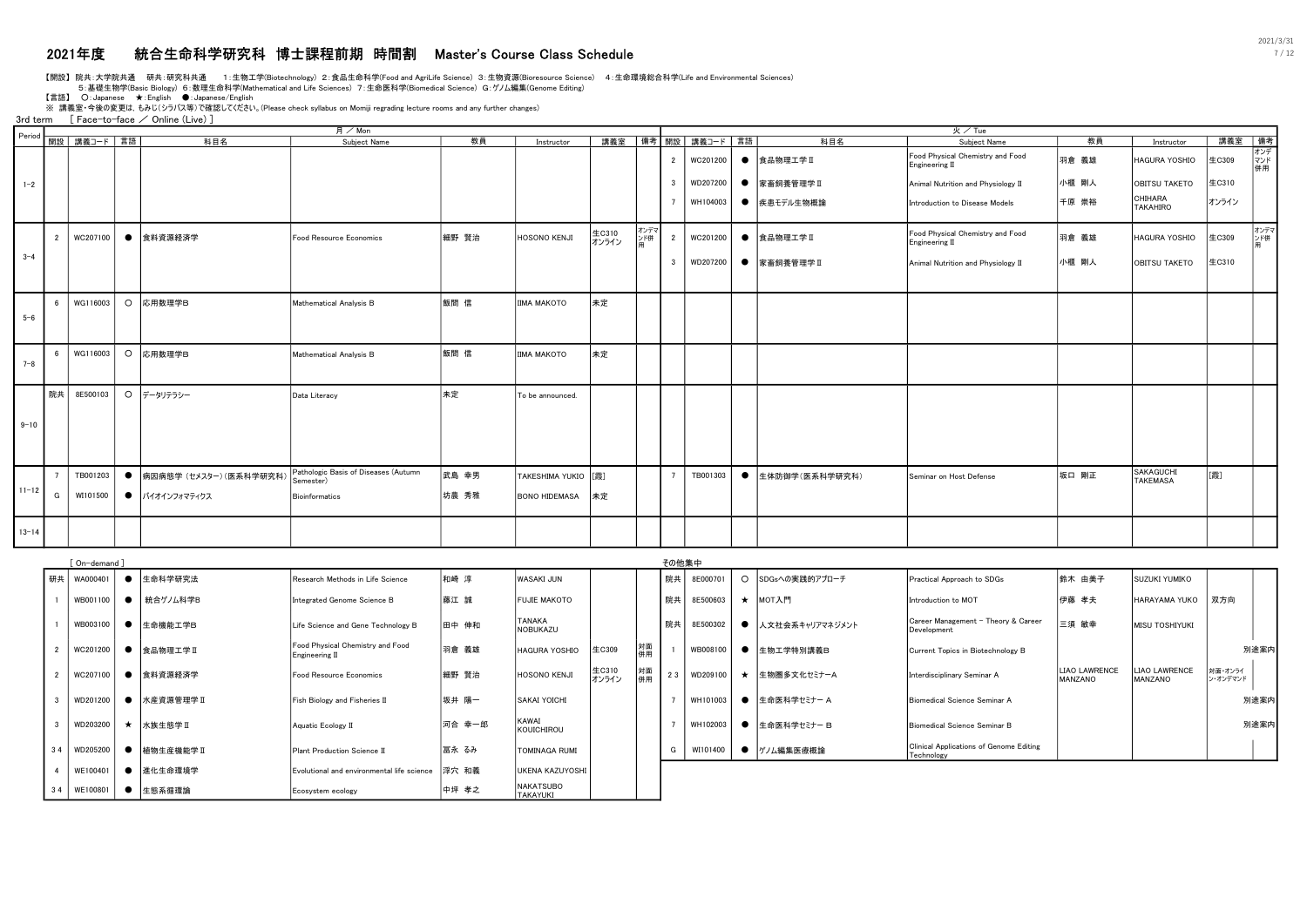| 2021/3/31 |
|-----------|
| 8/12      |
|           |
|           |

| 3rd ter   |                  |                 |           |                           |                                                                                 |        |                       |       |                 |                   |           |                        |                                                                                               |        |                            |                |                  |
|-----------|------------------|-----------------|-----------|---------------------------|---------------------------------------------------------------------------------|--------|-----------------------|-------|-----------------|-------------------|-----------|------------------------|-----------------------------------------------------------------------------------------------|--------|----------------------------|----------------|------------------|
| Period    |                  |                 |           |                           | 水/Wed                                                                           |        |                       |       |                 |                   |           |                        | 木/Thu                                                                                         |        |                            |                |                  |
|           |                  | 開設   講義コード   言語 |           | 科目名                       | Subject Name                                                                    | 教員     | Instructor            | 講義室   |                 | │備考┃開設│ 講義コード│言語│ |           | 科目名                    | Subject Name                                                                                  | 教員     | Instructor                 | 講義室  備考        |                  |
|           | $\overline{4}$   | WE100101        | $\bullet$ | 環境機能化学                    | Environmental and Materials Chemistry                                           | 根平 達夫  | NEHIRA TATSUO         | 総K112 | $\overline{7}$  | WH104003          | $\bullet$ | 疾患モデル生物概論              | Introduction to Disease Models                                                                | 千原 崇裕  | CHIHARA<br><b>TAKAHIRO</b> | オンライン          |                  |
| $1 - 2$   |                  |                 |           |                           |                                                                                 |        |                       |       |                 |                   |           |                        |                                                                                               |        |                            |                |                  |
|           | $\overline{2}$   | WC203200        | $\bullet$ | 食品衛生微生物学 II               | Microbiology for Food Safety II                                                 | 中野 宏幸  | NAKANO HIROYUKI オンライン |       | 2               | WC207100          | $\bullet$ | 食料資源経済学                | Food Resource Economics                                                                       | 細野 賢治  | <b>HOSONO KENJI</b>        | 生C310<br>オンライン | オンデ<br>マンド<br>併用 |
| $3 - 4$   | $\mathbf{A}$     | WE100101        |           | ● 環境機能化学                  | Environmental and Materials Chemistry                                           | 根平 達夫  | NEHIRA TATSUO         | 総K112 |                 |                   |           |                        |                                                                                               |        |                            |                |                  |
| $5 - 6$   | $6 \overline{6}$ | WG108003        |           | ● 数理モデリングA                | Mathematical Modeling A                                                         | 本田直樹   | HONDA NAOKI           | 未定    | $5^{\circ}$     | WF109003          | $\bullet$ | 自然史学特論                 | Natural History Sciences                                                                      | 山口 富美夫 | YAMAGUCHI TOMIO 未定         |                |                  |
|           |                  |                 |           |                           |                                                                                 |        |                       |       |                 |                   |           |                        |                                                                                               |        |                            |                |                  |
| $7 - 8$   |                  | WG108003        | $\bullet$ | 数理モデリングA                  | Mathematical Modeling A                                                         | 本田 直樹  | HONDA NAOKI           | 未定    | 5               | WF109003          | $\bullet$ | 自然史学特論                 | Natural History Sciences                                                                      | 山口 富美夫 | YAMAGUCHI TOMIO 未定         |                |                  |
|           |                  |                 |           |                           |                                                                                 |        | <b>TOMOTSUGU</b>      |       |                 |                   |           |                        |                                                                                               |        |                            |                |                  |
|           | 院共               | 8E000601        | $\circ$   | Hiroshimaから世界平和を考える       | World Peace and HIROSHIMA                                                       | 友次 晋介  | SHINSUKE              |       | 院共              | 8E500104          |           | ○ データリテラシー             | Data Literacy                                                                                 | 未定     | To be announced.           |                |                  |
| $9 - 10$  | 院共               | 8E000201        |           | ○ SDGsへの学問的アプローチB         | Academic approach to SDGs - B                                                   | 片柳 真理  | KATAYANAGI MARI       |       | $\overline{4}$  | WE100201          | $\bullet$ | 生命機能化学(セメスター)          | Functional biochemistry (Autumn<br>Semester)                                                  | 山崎 岳   | YAMAZAKI TAKESHI           |                |                  |
|           |                  |                 |           |                           |                                                                                 |        |                       |       | 5               | WF102023          | $\bullet$ | 先端基礎生物学研究演習B           | Seminar for Advanced Research in Basic<br><b>Biology B</b>                                    | 古野 伸明  | FURUNO NOBUAKI             | 未定             |                  |
|           |                  |                 |           |                           |                                                                                 |        |                       |       | $5\phantom{.0}$ | WF112003          | $\bullet$ | 先端基礎生物学研究演習D           | Seminar for Advanced Research in Basic<br><b>Biology D</b>                                    | 古野 伸明  | FURUNO NOBUAKI             | 未定             |                  |
| $11 - 12$ | G                | WI101500        | $\bullet$ | バイオインフォマティクス              | <b>Bioinformatics</b>                                                           | 坊農 秀雅  | <b>BONO HIDEMASA</b>  | 未定    |                 |                   |           |                        |                                                                                               |        |                            |                |                  |
| $13 - 14$ | - 7              | TB060203        | $\bullet$ | 予防医学·健康指導特論B<br>(医系科学研究科) | Advanced Lecture on Preventive Medicine<br>for Evidence-based Health Guidance B | 田中 純子  | TANAKA JUNKO          | [霞]   | 院共              | 8E500251          | $\bullet$ | 医療情報リテラシー              | Data Literacy in Medicine                                                                     | 田中 純子  | TANAKA JUNKO               | [霞]            |                  |
|           |                  |                 |           | ◎ 3ターム又は 4タームで履修登録してください。 |                                                                                 |        |                       |       |                 |                   |           | ◎入学時の研究題目届を基に支援室で登録します |                                                                                               |        |                            |                |                  |
|           |                  | WB010xxx        |           | 生物工学特別演習B                 | Exercises in Biotechnology B                                                    | 主指導教員等 |                       |       |                 |                   |           | 生物工学演習                 | Seminar in Biotechnology                                                                      | 主指導教員  |                            |                |                  |
|           | $\overline{2}$   | WC102xxx        |           | 食品生命科学特別演習B               | Exercises in Food andAgriLife Science B                                         | 主指導教員  |                       |       |                 |                   |           | 生物工学特別研究               | Research for Academic Degree<br>Dissertation in Biotechnology                                 | 主指導教員  |                            |                |                  |
|           | $\mathbf{3}$     | WD102xxx        |           | 生物資源科学特別演習B               | Exercises in Bioresource Science B                                              | 主指導教員  |                       |       | $\overline{2}$  |                   |           | 食品生命科学特別研究             | Research for Academic Degree<br>Dissertation in Food andAgriLife Science                      | 主指導教員  |                            |                |                  |
|           | $\mathbf{4}$     | WE000xxx        |           | 生命環境総合科学特別演習B             | Exercises in Life and Environmental<br>Sciences B                               | 主指導教員  |                       |       | $\mathbf{3}$    |                   |           | 生物資源科学特別研究             | Research for Academic Degree<br>Dissertation in Bioresource Science                           | 主指導教員  |                            |                |                  |
|           | -5               | $WF104$ xxx     |           | 基礎生物学特別演習B                | Exercises in Basic Biology B                                                    | 主指導教員  |                       |       |                 |                   |           | 生命環境総合科学特別研究           | Research for Academic Degree<br>Dissertation in Life and Environmental<br>Sciences            | 主指導教員  |                            |                |                  |
|           |                  | WG105xxx        |           | 数理計算理学特別演習B               | Exercises in Applied Mathematics and<br>Computational Science B                 | 主指導教員  |                       |       | -5              |                   |           | 基礎生物学特別研究              | Research for Academic Degree<br>Dissertation in Basic Biology<br>Research for Academic Degree | 主指導教員  |                            |                |                  |
|           | 6                | WG107xxx        |           | 生命理学特別演習B                 | Exercises in Life Science B                                                     | 主指導教員  |                       |       | 6               |                   |           | 数理生命科学特別研究             | Dissertation in Mathematical and Life<br>Sciences                                             | 主指導教員  |                            |                |                  |
|           |                  | WH106xxx        |           | 生命医科学特別演習B                | Exercises in Biomedical Science B                                               | 主指導教員  |                       |       | $\overline{7}$  |                   |           | 生命医科学特別研究              | Research for Academic Degree<br>Dissertation in Biomedial Science                             | 主指導教員  |                            |                |                  |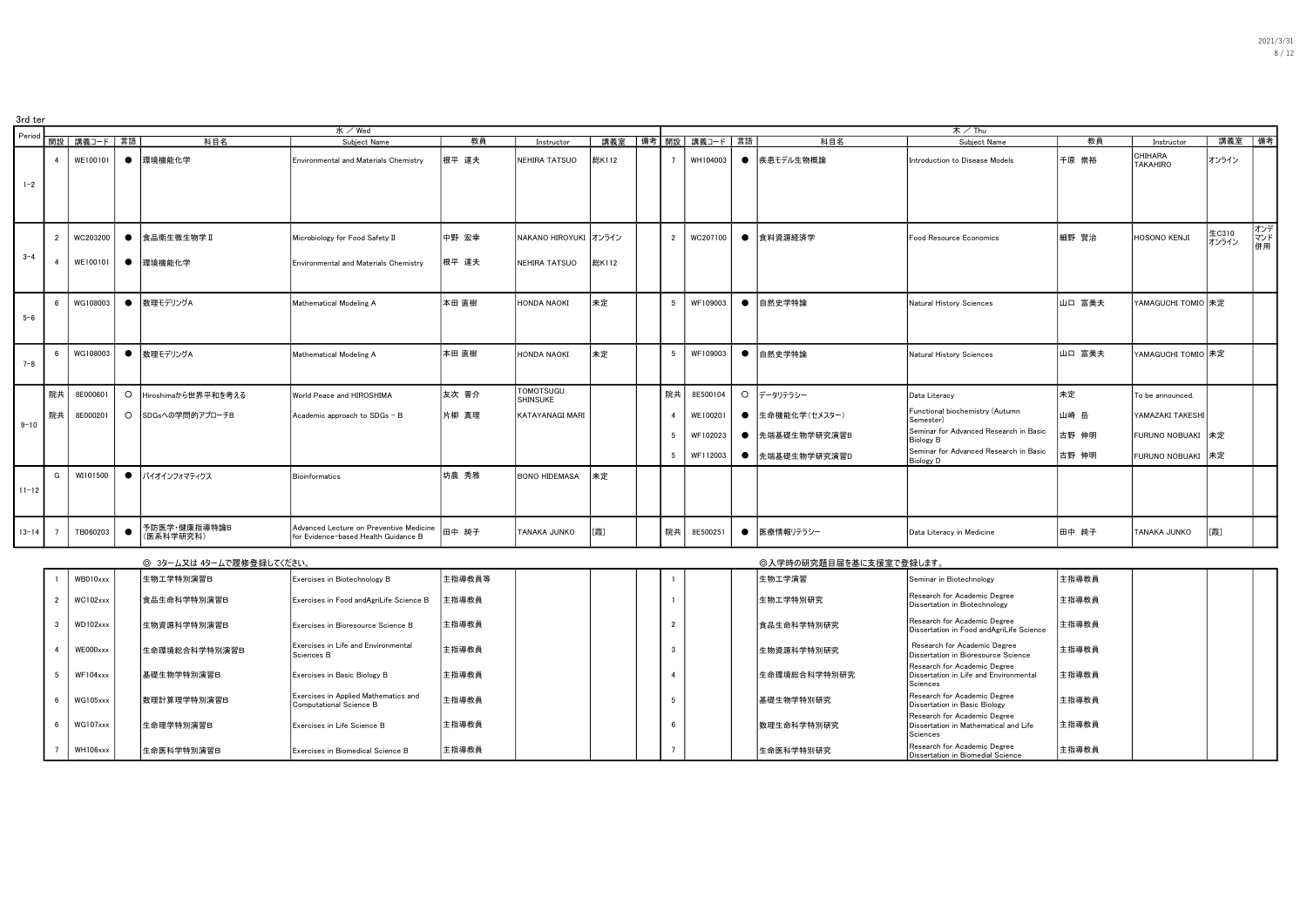| 3rd ter   |                |          |           |            | 金/Fri                           |       |                       |     |    |
|-----------|----------------|----------|-----------|------------|---------------------------------|-------|-----------------------|-----|----|
| Period    | 開設             | 講義コード    | 言語        | 科目名        | Subject Name                    | 教員    | Instructor            | 講義室 | 備考 |
| $1 - 2$   |                |          |           |            |                                 |       |                       |     |    |
| $3 - 4$   | $\overline{2}$ | WC203200 | $\bullet$ | 食品衛生微生物学II | Microbiology for Food Safety II | 中野 宏幸 | NAKANO HIROYUKI オンライン |     |    |
| $5 - 6$   |                |          |           |            |                                 |       |                       |     |    |
| $7 - 8$   |                |          |           |            |                                 |       |                       |     |    |
| $9 - 10$  |                |          |           |            |                                 |       |                       |     |    |
| $11 - 12$ |                |          |           |            |                                 |       |                       |     |    |
| $13 - 14$ |                |          |           |            |                                 |       |                       |     |    |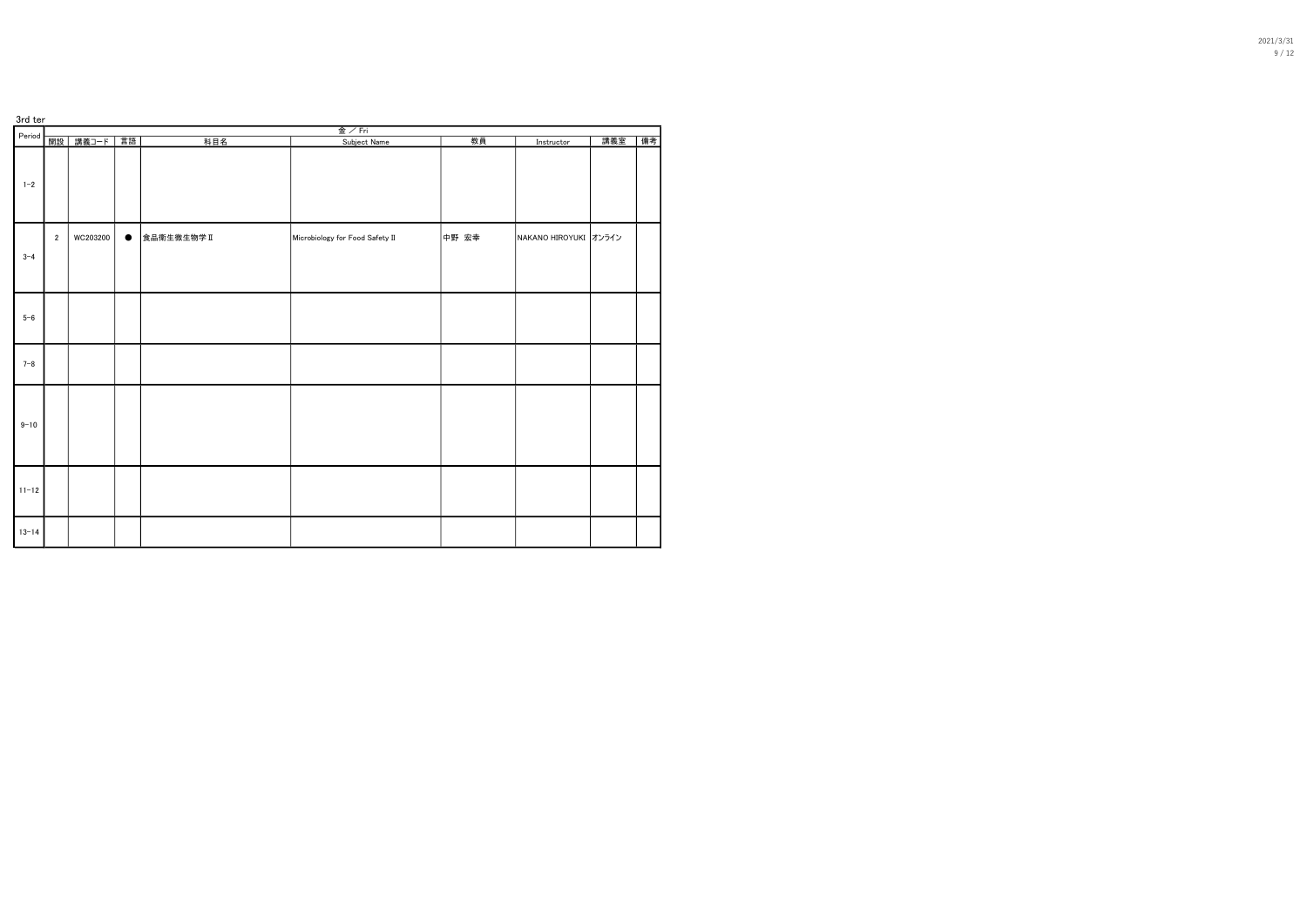# 2021年度 統合生命科学研究科 博士課程前期 時間割 Master's Course Class Schedule 10 / 12

【開設】 院共:大学院共通 研共:研究科共通 1:生物工学(Biotechnology) 2:食品生命科学(Food and AgriLife Science) 3:生物資源(Bioresource Science) 4:生命環境総合科学(Life and Environmental Sciences)

5:基礎生物学(Basic Biology) 6:数理生命科学(Mathematical and Life Sciences) 7:生命医科学(Biomedical Science) G:ゲノム編集(Genome Editing)

【言語】 ○: Japanese ★: English ●: Japanese/English<br>※ 講義室 •今後の変更は, もみじ(シラバス等)で確認してください。(Please check syllabus on Momiji regrading lecture rooms and any further changes)

4th term [ Face-to-face / Online (Live) ]

|                     |                 |               |           |                                                                               | 月 / Mon                                                                       |       |                                    |                                          |     |                |                    |           |                  | 火/Tue                                                             |                          |                                    |                     |
|---------------------|-----------------|---------------|-----------|-------------------------------------------------------------------------------|-------------------------------------------------------------------------------|-------|------------------------------------|------------------------------------------|-----|----------------|--------------------|-----------|------------------|-------------------------------------------------------------------|--------------------------|------------------------------------|---------------------|
| Period <sup>1</sup> |                 | 開設 講義コード 言語   |           | 科目名                                                                           | Subject Name                                                                  | 教員    | Instructor                         | 講義室                                      |     |                | 備考 開設   講義コード   言語 |           | 科目名              | Subject Name                                                      | 教員                       | Instructor                         | 講義室 備考              |
| $1 - 2$             | $\overline{1}$  | WB004100      |           | ● 環境バイオテクノロジーB                                                                | Environmental Biotechnology B                                                 | 中島田 豊 | NAKASHIMADA<br>YUTAKA              | 先405N/<br>Online<br>(Live)/<br>On-demand | 34  |                | WE100501           |           | ● 大気水圏化学         | Atmospheric Hydrosphere Chemistry                                 | 竹田 一彦                    | TAKEDA KAZUHIKO <sup>88</sup> J306 |                     |
|                     |                 |               |           |                                                                               |                                                                               |       | SAKAMOTO                           |                                          |     |                |                    |           |                  |                                                                   |                          |                                    |                     |
| $3 - 4$             | $6\overline{6}$ | WG113004      |           | ● 計算数理科学B                                                                     | Computational Mathematics B                                                   | 坂元 国望 | KUNIMOCHI                          | 未定                                       | 34  |                | WE100501           |           | ● 大気水圏化学         | Atmospheric Hydrosphere Chemistry                                 | 竹田 一彦                    | TAKEDA KAZUHIKO <sup>88</sup> J306 |                     |
| $5 - 6$             | $\overline{4}$  | WE100601      |           | ● 環境植物共生学                                                                     | Environmental plant sciences and symbiotic 久我 ゆかり<br>microbiology             |       | KUGA YUKARI                        | オンライン                                    |     | $\overline{a}$ | WE100601           |           | ● 環境植物共生学        | Environmental plant sciences and symbiotic 久我 ゆかり<br>microbiology |                          | KUGA YUKARI                        | オンライン               |
| $7 - 8$             | 院共              | 8E500501      |           | ○ ストレスマネジメント                                                                  | Stress Management                                                             | 原田 淳  | HARADA JUN                         | オンライン                                    |     |                |                    |           |                  |                                                                   |                          |                                    |                     |
| $9 - 10$            | 院共              | 8E500501      |           | ○ ストレスマネジメント                                                                  | <b>Stress Management</b>                                                      | 原田 淳  | HARADA JUN                         | オンライン                                    |     |                |                    |           |                  |                                                                   |                          |                                    |                     |
|                     | $7^{\circ}$     | TB001203      | $\bullet$ | 病因病態学 (セメスター)(医系科学研究科)                                                        | Pathologic Basis of Diseases (Autumn<br>Semester)                             | 武島 幸男 | TAKESHIMA YUKIO<br><b>HORIUCHI</b> | [霞]<br>理E002.                            |     | $\overline{7}$ | TB001403           | $\bullet$ | 総合薬理学 (医系科学研究科)  | General Pharmacology                                              | 酒井 規雄                    | SAKAI NORIO                        | [霞]                 |
| $11 - 12$           | G               | WI101300      | $\bullet$ | ゲノム機能学概論                                                                      | Introduction to Genetics and Genomics                                         | 堀内 浩幸 | <b>HIROYUKI</b>                    | [霞]                                      |     |                |                    |           |                  |                                                                   |                          |                                    |                     |
| $13 - 14$           |                 |               |           |                                                                               |                                                                               |       |                                    |                                          |     |                |                    |           |                  |                                                                   |                          |                                    |                     |
|                     |                 | ∫ On−demand ] |           |                                                                               |                                                                               |       |                                    |                                          |     | その他集中          |                    |           |                  |                                                                   |                          |                                    |                     |
|                     | 院共              | 8E000291      |           | O SDGsへの学問的アプローチB                                                             | Academic approach to SDGs - B                                                 | 片柳 真理 | KATAYANAGI MARI                    |                                          |     | 院共             | 8E000701           |           | O SDGsへの実践的アプローチ | Practical Approach to SDGs                                        | 鈴木 由美子                   | SUZUKI YUMIKO                      |                     |
|                     | 院共              | 8E000491      | $\star$   | Japanese Experience of Human<br>Development-Culture, Education, and<br>Health | Japanese Experience of Human<br>Development-Culture, Education, and<br>Health | 馬場 卓也 | <b>BABA TAKUYA</b>                 |                                          |     | 院共             | 8E500106           |           | ○ データリテラシー       | Data Literacy                                                     | 赤瀬 大                     | AKASE DAI                          | 双方向                 |
|                     | 17              | WB002100      | $\bullet$ | 細胞機能科学B                                                                       | Cell Function Science B                                                       | 河本 正次 | KAWAMOTO SEIJI                     |                                          |     | 院共             | 8E500603           |           | ★ MOT入門          | Introduction to MOT                                               | 伊藤 孝夫                    | <b>ITO TAKAO</b>                   | 双方向                 |
|                     | $\overline{1}$  | WB004100      | $\bullet$ | 環境バイオテクノロジーB                                                                  | Environmental Biotechnology B                                                 | 中島田 豊 | NAKASHIMADA<br>YUTAKA              | 先405N/<br>Online /<br>On-demand          |     | 院共             | 8E500302           | $\bullet$ | 人文社会系キャリアマネジメント  | Career Management - Theory & Career<br>Development                | 三須 敏幸                    | MISU TOSHIYUKI                     |                     |
|                     | $\overline{2}$  | WC202200      | $\bullet$ | 生理活性天然物化学Ⅱ                                                                    | Bioactive Natural Products Chemistry II                                       | 浅川 学  | ASAKAWA MANABU                     |                                          |     |                | WB008100           | $\bullet$ | 生物工学特別講義B        | Current Topics in Biotechnology B                                 |                          |                                    |                     |
|                     | $\overline{2}$  | WC204200      | $\bullet$ | 応用動物生命科学II                                                                    | Animal Life Science II                                                        | 西堀 正英 | NISHIBORI<br>MASAHIDE              |                                          | 23  |                | WD209100           | $\star$   | 生物圏多文化セミナーA      | Interdisciplinary Seminar A                                       | LIAO LAWRENCE<br>MANZANO | LIAO LAWRENCE<br>MANZANO           | 対面・オンライ<br>ン・オンデマンド |
|                     | $\overline{2}$  | WC208100      | $\bullet$ | 応用環境生命科学                                                                      | Applied Environmental Life Science                                            | 長沼 毅  | NAGANUMA<br>TAKESHI                |                                          |     | 6              | WG121004           | $\bullet$ | 遺伝子化学A           | Gene Chemistry A                                                  | 津田 雅貴                    | <b>TSUDA MASATAKA</b>              |                     |
|                     | $\mathbf{3}$    | WD202200      | $\bullet$ | 水産増殖学Ⅱ                                                                        | Aquaculture II                                                                | 海野 徹也 | UMINO TETSUYA                      |                                          |     | 6              | WG132003           | $\circ$   | 数理生命科学特別講義C      | Special Lecture on Mathematical and Life<br>Sciences C            | 秋山 正和                    | AKIYAMA<br>MASAKAZU                |                     |
|                     | 47              | WE100301      | $\bullet$ | 先端的神経細胞科学                                                                     | Advanced Molecular and Cellular<br>Neurobiology                               | 古川 康雄 | FURUKAWA YASUO                     |                                          |     | 6              | WG133004           | $\circ$   | 数理生命科学特別講義D      | Special Lecture on Mathematical and Life<br>Sciences D            | 中西 周次                    | NAKANISHI SHUJI                    |                     |
|                     |                 |               |           |                                                                               |                                                                               |       |                                    |                                          | 6   |                | WG135xxx           | $\bullet$ | 数理計算理学特論B        | Topical Seminar in Mathematical Science B                         |                          |                                    |                     |
|                     |                 |               |           |                                                                               |                                                                               |       |                                    |                                          | - 6 |                | WG139xxx           | $\bullet$ | 生命理学特論B          | Topical Seminar in Life Science D                                 |                          |                                    |                     |
|                     |                 |               |           |                                                                               |                                                                               |       |                                    |                                          | G   |                | WI101400           | $\bullet$ | グノム編集医療概論        | Clinical Applications of Genome Editing<br>Technology             | 未定                       |                                    |                     |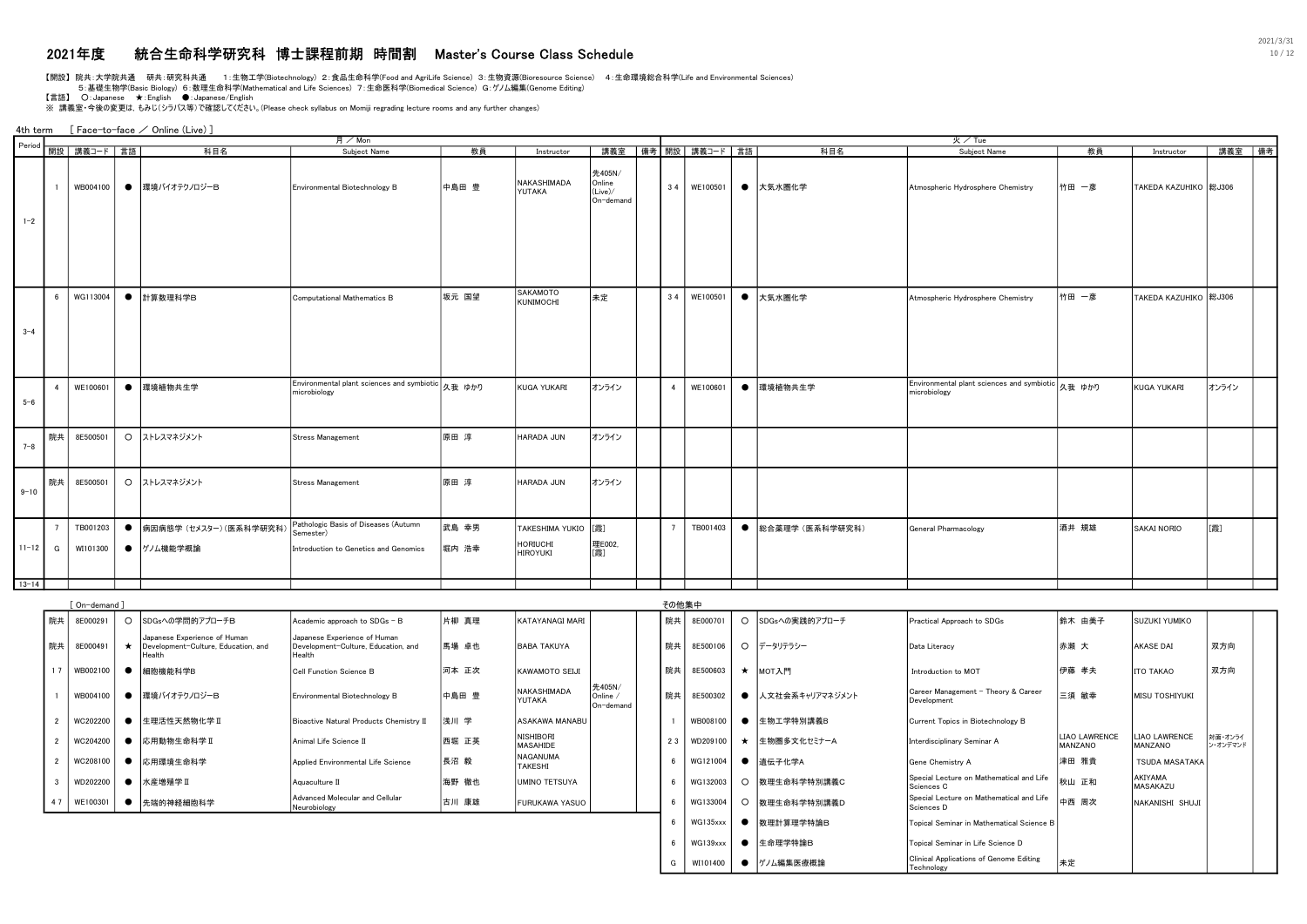| 4th ter   |                |                 |         |                                                                               |                                                                               |                      |                                          |                |                         |                 |                                 |                                              |                   |                            |                                                             |
|-----------|----------------|-----------------|---------|-------------------------------------------------------------------------------|-------------------------------------------------------------------------------|----------------------|------------------------------------------|----------------|-------------------------|-----------------|---------------------------------|----------------------------------------------|-------------------|----------------------------|-------------------------------------------------------------|
| Period    |                |                 |         |                                                                               | 水/Wed                                                                         |                      |                                          |                |                         |                 |                                 | 木/Thu                                        |                   |                            |                                                             |
|           |                | 開設   講義コード   言語 |         | 科目名                                                                           | Subiect Name                                                                  | 教員                   | Instructor                               | 講義室            |                         | │備考┃開設│講義コード│言語 | 科目名                             | Subject Name                                 | 教員                | Instructor                 | 講義室 備考                                                      |
|           | $\overline{2}$ | WC206200        |         | ● 応用分子細胞生物学Ⅱ                                                                  | Applied Molecular Cell Biology II                                             | 藤川 愉吉                | FUJIKAWA YUKICHI 生C309                   |                | $\overline{1}$          | WB004100        | ● 環境バイオテクノロジーB                  | Environmental Biotechnology B                | 中島田豊              | NAKASHIMADA<br>YUTAKA      | 先405N/<br>Online<br>(Live)/<br>On-demand<br>(未定:全て<br>可能性あり |
| $1 - 2$   | -3             | WD204200        |         | ● 水産生物海洋学Ⅱ                                                                    | Fisheries Oceanography II                                                     | 大塚 攻                 | OHTSUKA SUSUMU 生C310                     |                | $\mathbf{3}$            | WD206200        | ● 家畜生産機能学Ⅱ                      | Animal Production Science II                 | 都築 政起             | <b>TSUDZUKI</b><br>MASAOKI | 生C309                                                       |
|           |                | WG128004        |         | ● 自己組織化学A                                                                     | Self-organization in Chemistry A                                              | 中田 聡                 | NAKATA SATOSHI 未定                        |                |                         |                 |                                 |                                              |                   |                            |                                                             |
|           |                |                 |         |                                                                               |                                                                               |                      |                                          |                |                         |                 |                                 |                                              |                   |                            |                                                             |
|           | $\overline{2}$ | WC206200        |         | ● 応用分子細胞生物学Ⅱ                                                                  | Applied Molecular Cell Biology II                                             | 藤川 愉吉                | SAMBONGI<br>YOSHIHIRO                    | 生C309          | $\overline{\mathbf{3}}$ | WD206200        | ● 家畜生産機能学Ⅱ                      | Animal Production Science II                 | 都築 政起             | <b>TSUDZUKI</b><br>MASAOKI | 生C309                                                       |
|           | $\mathbf{3}$   | WD204200        |         | ● 水産生物海洋学Ⅱ                                                                    | Fisheries Oceanography II                                                     | 大塚 攻                 | OHTSUKA SUSUMU 生C310                     |                |                         | 6   WG109004    | O 数理モデリングB                      | Mathematical Modeling B                      | 大西 勇              | OONISHI ISAMU              | 未定                                                          |
| $3 - 4$   |                | WG113004        |         | ● 計算数理科学B                                                                     | Computational Mathematics B                                                   | 坂元 国望                | SAKAMOTO<br><b>KUNIMOCHI</b>             | 未定             |                         |                 |                                 |                                              |                   |                            |                                                             |
|           |                | WG128004        |         | ● 自己組織化学A                                                                     | Self-organization in Chemistry A                                              | 中田 聡                 | NAKATA SATOSHI 未定                        |                |                         |                 |                                 |                                              |                   |                            |                                                             |
|           |                |                 |         |                                                                               |                                                                               |                      |                                          | 5 <sub>5</sub> | WF108004                | ● 統合生殖科学特論      | Integrated reproductive science | 三浦 郁夫                                        | <b>MIURA IKUO</b> | 未定                         |                                                             |
| $5 - 6$   |                |                 |         |                                                                               |                                                                               |                      |                                          |                | 6                       | WG109004        | O 数理モデリングB                      | Mathematical Modeling B                      | 大西勇               | OONISHI ISAMU              | 未定                                                          |
| $7 - 8$   |                |                 |         |                                                                               |                                                                               |                      |                                          |                | 5 <sub>5</sub>          | WF108004        | ● 統合生殖科学特論                      | Integrated reproductive science              | 三浦 郁夫             | <b>MIURA IKUO</b>          | 未定                                                          |
| $9 - 10$  | 院共             | 8E000401        | $\star$ | Japanese Experience of Human<br>Development-Culture, Education, and<br>Health | Japanese Experience of Human<br>Development-Culture, Education, and<br>Health | 馬場 卓也                | <b>BABA TAKUYA</b>                       |                | $\overline{4}$          | WE100201        | ● 生命機能化学(セメスター)                 | Functional biochemistry (Autumn<br>Semester) | 山崎 岳              | YAMAZAKI TAKESHI           |                                                             |
|           | G              | WI101300        |         | ● ゲノム機能学概論                                                                    | Introduction to Genetics and Genomics                                         | 堀内 浩幸                | <b>HORIUCHI</b><br><b>HIROYUKI</b>       | 理E002.<br>[霞]  |                         |                 |                                 |                                              |                   |                            |                                                             |
| 11-12 院共  |                | 8E000651        |         | ○ Hiroshimaから世界平和を考える                                                         | World Peace and HIROSHIMA                                                     | VAN DER DOES<br>LULI | VAN DER DOES<br>LULI                     | [双方向]          |                         |                 |                                 |                                              |                   |                            |                                                             |
|           | 院共             | 8E000653        |         | ★ Hiroshimaから世界平和を考える                                                         | World Peace and HIROSHIMA                                                     | <b>MARIA</b>         | STYCZEK URSZULA STYCZEK URSZULA<br>MARIA | 双方向]           |                         |                 |                                 |                                              |                   |                            |                                                             |
| $13 - 14$ |                |                 |         |                                                                               |                                                                               |                      |                                          |                |                         |                 |                                 |                                              |                   |                            |                                                             |

#### ◎ 3ターム又は 4タームで履修登録してください。

|                | WB010xxx        | 生物工学特別演習B           | Exercises in Biotechnology B                                    | 主指導教員等 |  |  |
|----------------|-----------------|---------------------|-----------------------------------------------------------------|--------|--|--|
| $\overline{2}$ | $WC102$ x x x   | 食品生命科学特別演習B         | Exercises in Food andAgriLife Science B                         | 主指導教員  |  |  |
| 3              | $WD102$ xxx     | <b>│生物資源科学特別演習B</b> | Exercises in Bioresource Science B                              | 主指導教員  |  |  |
| 4              | WE000xxx        | 生命環境総合科学特別演習B       | Exercises in Life and Environmental<br>Sciences B               | 主指導教員  |  |  |
| 5              | $WF104$ x x x   | 基礎生物学特別演習B          | Exercises in Basic Biology B                                    | 主指導教員  |  |  |
| 6              | <b>WG105xxx</b> | │数理計算理学特別演習B        | Exercises in Applied Mathematics and<br>Computational Science B | 主指導教員  |  |  |
| 6              | <b>WG107xxx</b> | 生命理学特別演習B           | Exercises in Life Science B                                     | 主指導教員  |  |  |
|                | WH106xxx        | 生命医科学特別演習B          | Exercises in Biomedical Science B                               | 主指導教員  |  |  |